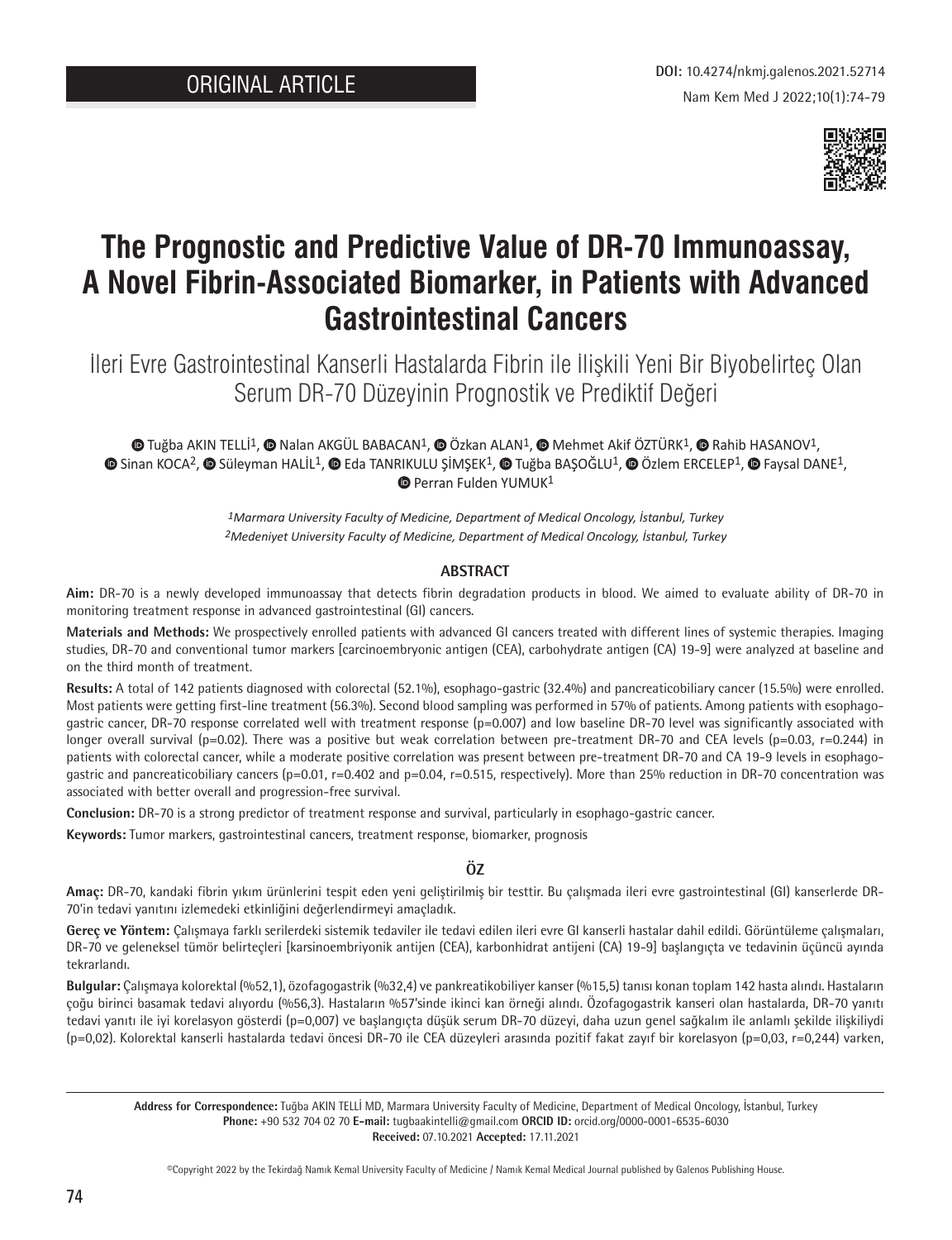tedavi öncesi DR-70 ile CA 19-9 arasında özofagogastrik ve pankreatikobilier kanserlerde orta düzeyde pozitif bir korelasyon vardı (sırasıyla p=0,01, r=0,402 ve p=0,04, r=0,515). DR-70 konsantrasyonunda %25'ten fazla azalma, daha iyi genel ve progresyonsuz sağkalım ile ilişkiliydi.

**Sonuç:** DR-70, özellikle özofagogastrik kanserde tedaviye yanıtı ve sağkalımı ön gören güçlü bir belirteçtir.

**Anahtar Kelimeler:** Tümör belirteçleri, gastrointestinal kanserler, tedavi yanıtı, biyobelirteç, prognoz

# **INTRODUCTION**

Recently updated Global Cancer Statistics revealed that gastrointestinal (GI) tract cancers, including colorectal, gastric, liver, pancreatic and esophageal cancers, represent one of the most important public health problems, with an estimated 5 million new cases worldwide<sup>1</sup>. Survival rates are unsatisfyingly low, particularly in advanced stages; thereby discovering effective tools to use in early detection and follow-up period has received much attention over the last years. Serum tumor markers are one of those tools that have screening, diagnostic and monitoring roles<sup>2</sup>.

Carcinoembryonic antigen (CEA), carbohydrate antigen (CA) 19-9, CA 125 and alpha-fetoprotein are well-known and routinely used biomarkers shown in the literature with different diagnostic, prognostic and monitoring power<sup>3</sup>. However, controversies still exist regarding the value of these traditional markers for all above-mentioned roles. Therefore, development of new biomarkers that could be easily implemented in routine clinical practice is still of interest to many researchers.

In the presence of cancer, coagulation and fibrinolytic systems are known to be activated regardless of the type of tumor cells. DR-70 immunoassay was developed to detect fibrin and fibrin degradation products (FDPs) in human blood samples<sup>4</sup>. A growing body of literature has evaluated the relationship between FDPs and tumor growth and highlighted that patients with cancer have elevated FDPs in plasma<sup>5-7</sup>. Numerous studies have reported the diagnostic and screening performance of DR-70 immunoassay in different types of cancer $8-15$ , while only a few have also evaluated its role in prognosis<sup>13,14</sup>. However, only one study focused on the clinical impact of DR-70 on monitoring treatment response<sup>16</sup>.

The aim of the present study was to evaluate the clinical efficacy of novel biomarker DR-70 to predict treatment response in metastatic GI cancers. We also investigated the correlation between traditional tumor markers and DR-70 at the time of enrollment. Lastly, the association between baseline DR-70 level and DR-70 change following the treatment and survival outcomes were analyzed.

# **MATERIALS AND METHODS**

## **Patient Selection**

We prospectively enrolled patients with advanced GI cancer at the time of initiating any lines of systemic therapy, after obtaining an informed consent. The study group mainly included patients with colorectal, esophagogastric and pancreaticobiliary cancers. All patients were evaluated with chest and abdominal computed tomography (CT) or 18F-fluorodeoxyglucose positron emission tomography/CT (PET/ CT) at the time of admission. Blood samples were collected for both DR-70 examination and other tumor markers such as CEA and CA 19-9 at the same time. Patients then received the treatment of physician's choice for 3 months. At the end of this period, response evaluation was performed based on the Response Evaluation Criteria in Solid Tumors (RECIST) or PET Response Criteria in Solid Tumors (PERCIST) with the identical imaging method previously used. DR-70, CEA and CA 19-9 were also reanalyzed. The study was approved by the Marmara University Faculty of Medicine Clinical Research Ethics Committee (date of approval: 1 June 2018, protocol code: 09.2018.423).

#### **DR-70 Immunoassay**

A 5 ml of peripheral blood sample was drawn from each participant. After standing at room temperature for about half an hour, the blood was centrifuged at 1500 rpm for 10 minutes. All serum samples were then frozen and preserved at -80 ºC until DR-70 level was analyzed. Serum concentration of DR-70 (μg/mL) was measured using AMDL DR-70 kits (AMDL, Inc., Tustion, CA, USA) according to the manufacturer's instructions. This is an enzyme-linked immunosorbent assay based serological test that was developed to quantify serum levels of FDPs.

#### **Response Evaluation**

We used RECIST (version 1.1) and PERCIST based on the imaging method to evaluate response to the therapy. We categorized patients into two groups, imaging responders and non-responders. Non-responders included patients whose disease progression was confirmed by imaging while responders included patients with complete response, partial response and stable disease. Regarding DR-70 response, we only analyzed patients with DR-70 level above 0.8 μg/mL at the time of admission, as this level was accepted as a threshold to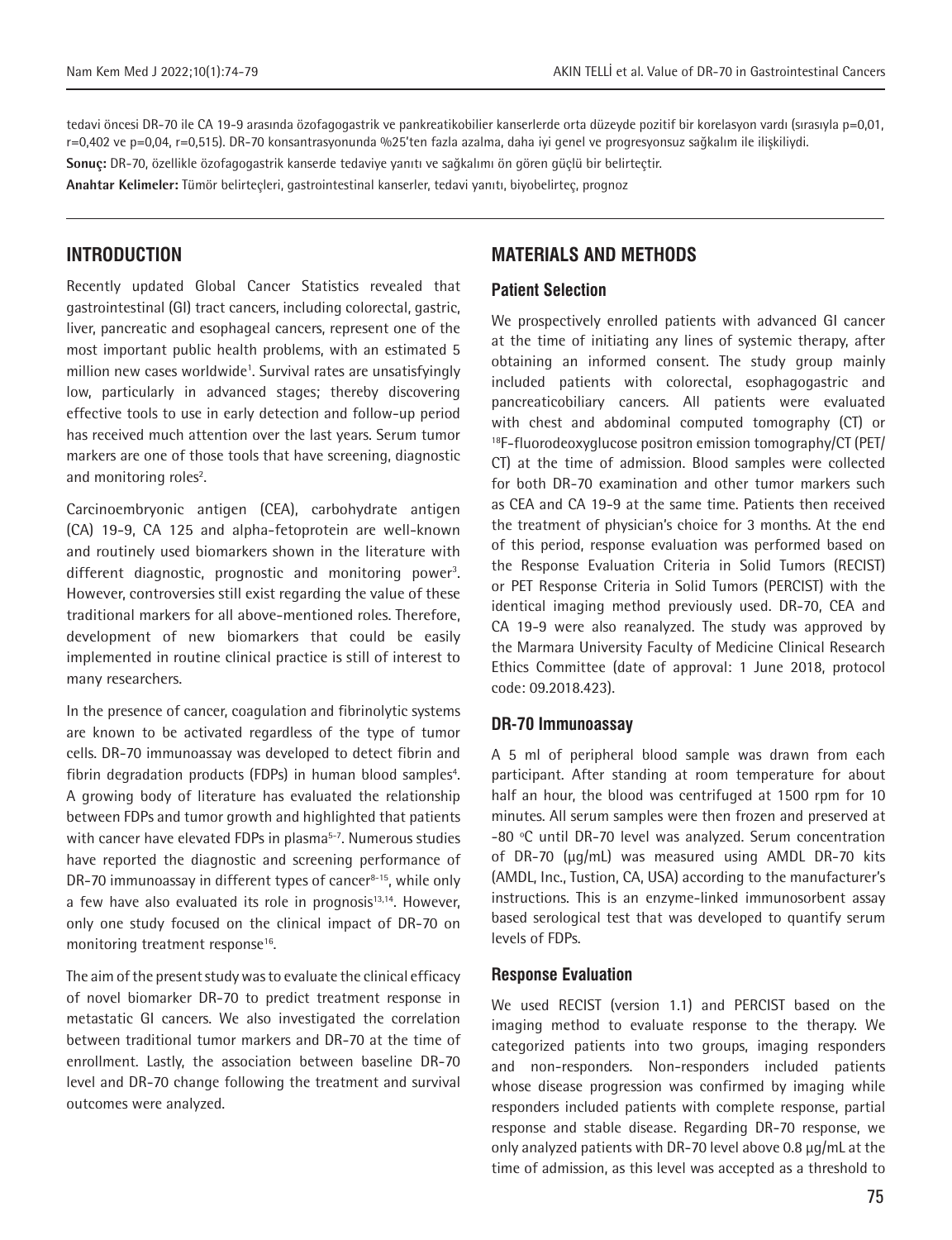identify low risk patients for detecting cancer cell in previous studies<sup>4,15</sup>. Since there has been no established percentage change in DR-70 that is associated with disease progression in advanced GI cancer, we used the same threshold defined by Hung et al.<sup>16</sup> and divided patients into two groups, concerning DR-70 change, as follows: more than 20% elevation in DR-70 level defined non-responders, on the other hand remaining were considered as responders.

#### **Statistical Analysis**

Statistical analyses were carried out using Statistical Package for the Social Sciences (SPSS) version 22.0 (SPSS Inc., Chicago, IL, USA). Descriptive statistics were presented as median (range) for continuous variables, and as percentages for categorical variables. After the normality of the distribution of continuous variables was tested by the Kolmogorov-Smirnov test, the Kruskal-Wallis test and Mann-Whitney U test were used to make inter-group comparisons for parameters that did not indicate a normal distribution. Correlation coefficient and its significance were calculated using the Spearman's rank correlation test. The Fisher's exact test was performed to highlight the relation between DR-70 response and imaging response. Survival analysis was performed with the Kaplan-Meier method and log-rank test. Confidence interval (CI) was selected as 95% and p<0.05 was accepted as the level of significance.

# **RESULTS**

## **Clinical Characteristics of the Study Population**

A total of 142 patients with advanced GI cancer were enrolled between July 2018 and January 2019. The median age was 60 (range 30-83) years. The majority of the patients were male (65.5%, 93 of 142 patients). More than half of the patients were evaluated with PET-CT (55%). In total, 3 groups of tumor types were represented among enrolled patients, most commonly colorectal cancer (52.1%), followed by esophagogastric (32.4%) and pancreaticobiliary cancers (15.5%). Most of the patients were enrolled just before first-line treatment (56.3%), the remaining had previously received one or more lines of treatment. Second blood sampling for DR-70 was performed in 81 of patients (57%), the remainder could not be evaluated due to loss of follow-up or death. The characteristics of participants are presented in Table 1.

#### **The Relationship Between DR-70 and Clinical Characteristics**

The median DR-70 levels of first and second blood sampling were 1.27 μg/mL (range 0.2-10) and 0.84 μg/mL (range 0.18-10), respectively. There were no significant differences between the median DR-70 levels in terms of tumor type  $(p=0.37)$ , sex  $(p=0.32)$ , and age  $(p=0.42)$ . The number of

previous lines of treatment also did not affect DR-70 level  $(p=0.25)$ .

## **The Correlation Between Pre-treatment Tumor Markers and DR-70**

For all study group, there was no correlation between pretreatment DR-70 and CEA levels (p=0.12); however, a weak positive correlation was present between DR-70 and CA 19-9 levels (p=0.001, r=0.287). Considering tumor subtypes; there was a positive but weak correlation between DR-70 and CEA levels  $(p=0.03, r=0.244)$  in patients with colorectal cancer, while no correlation was seen between DR-70 and CA 19-9 levels (p=0.16). Concerning patients with both esophagogastric and pancreaticobiliary cancers, there was no correlation between DR-70 and CEA levels (p=0.38 and p=0.70, respectively). Nevertheless, a moderate positive correlation was present between DR-70 and CA 19-9 levels (p=0.01, r=0.402 and  $p=0.04$ ,  $r=0.515$ , respectively).

## **Assessment of Treatment Response**

Initially, we compared DR-70 response and imaging response after 3 months of therapy in all study group with a baseline DR-70 level higher than 0.8 μg/mL. Among 44 available patients, 25 were both DR-70 and imaging responders. On the contrary, 11 patients were non-responders for both DR-70 and imaging studies. We found a significant correlation between DR-70 response and imaging response based on the RECIST/PERCIST criteria by performing a Fisher's exact test (p<0.001). Then, we made the same comparison in subgroups regarding tumor type;

| Table 1. Clinical characteristics of study population |                           |  |  |
|-------------------------------------------------------|---------------------------|--|--|
|                                                       | All patients<br>$(n=142)$ |  |  |
| Median age, years (range)                             | $60(30-83)$               |  |  |
| Sex, $n(%)$                                           |                           |  |  |
| Male                                                  | 93 (65.5)                 |  |  |
| Female                                                | 49 (34.5)                 |  |  |
| Tumor type, n (%)                                     |                           |  |  |
| Colorectal                                            | 74 (52.1)                 |  |  |
| Esophagogastric                                       | 46 (32.4)                 |  |  |
| Pancreaticobiliary                                    | 22(15.5)                  |  |  |
| Treatment line, n (%)                                 |                           |  |  |
| 1                                                     | 80 (56.3)                 |  |  |
| $\mathfrak{p}$                                        | 35 (24.6)                 |  |  |
| >3                                                    | 27(19.1)                  |  |  |
| Median pre-treatment DR-70 level (μg/mL),             |                           |  |  |
| (min-max)                                             | $1.27(0.20-10)$           |  |  |
| Colorectal                                            | $1.00(0.20-10)$           |  |  |
| Esophagogastric                                       | $1.79(0.24-10)$           |  |  |
| Pancreaticobiliary                                    | $1.28(0.29-10)$           |  |  |
| min-maks: Minimum-maksimum                            |                           |  |  |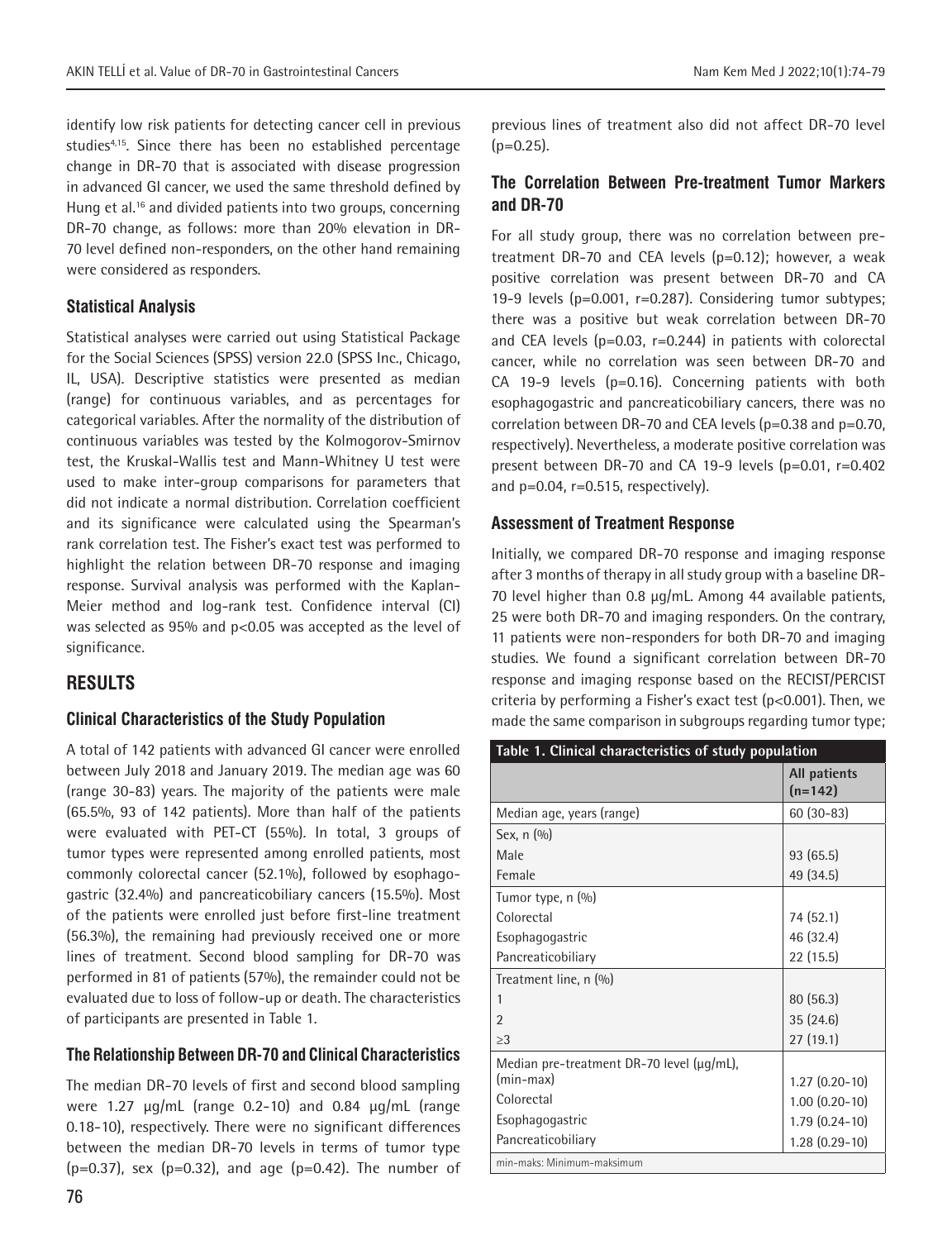a significant correlation between DR-70 and clinical image response was only found in patients with esophagogastric cancer (p=0.007). Table 2 presents the detailed analysis of the correlation between DR-70 and imaging response.

## **The Association Between Baseline DR-70 and Survival Outcomes**

We only analyzed the data of patients treated with first-line therapy for overall survival (OS) outcomes (80 patients). The median pre-treatment DR-70 level was used as cut-off for each tumor type. Only patients with esophagogastric cancer lived significantly longer in the low DR-70 group (14 months, 95% CI: 7.7-20.2) when compared to the high DR-70 group (4 months, 95% CI: 1.0-8.6) (p=0.02). No significant difference was observed in progression free survival (PFS) between low and high DR-70 levels in tumor subtypes. The Kaplan-Meier curves showing OS stratified by DR-70 level in each tumor type are presented in Figure 1.

## **The Association Between DR-70 Change (ΔDR-70) and Survival Outcomes**

We set two different cut-off values for ΔDR-70 after the treatment: ΔDR70 ≥10% decrease and ΔDR70 ≥25% decrease. Among 81 patients with two blood samples, more than 25% reduction in DR-70 was related to significantly longer PFS (8.6 months vs. 5.8 months, p=0.01) irrespective of treatment line. Among 51 patients who received first-line therapy and had two samples of DR-70, more than 25% reduction in DR-70 was found to be associated with significantly longer OS (22.4 months vs. 15.3 months, p=0.03).

## **DISCUSSION**

A close relationship between cancer and thrombosis has been recognized for more than a century. Four-to seven-fold increased risk of thromboembolism has been reported in cancer patients<sup>17</sup>. FDPs are over produced in cancer patients as a result of activation of tumor-induced degradation pathways. The novel tumor marker DR-70 is a polyclonal anti-FDP antibodybased immunoassay, which has been developed to detect the full complement of FDP<sup>4</sup>. This simple, rapid and non-invasive biomarker has been investigated in several trials as a screening and diagnostic tool, and was found to be promising in various malignant tumors such as colorectal, prostate, lung, gastric, tongue and liver<sup>8-14</sup>. However, there seemed to be insufficient data about monitoring role of this promising biomarker.

To the best of our knowledge, the current study is the first to evaluate the monitoring ability of DR-70 immunoassay in different types of advanced GI cancer treated with systemic therapy. Results of our study demonstrated a significant correlation between DR-70 and imaging response only in patients with esophagogastric cancer. This valuable finding is consistent with previous results of Hung et al.<sup>16</sup>, which included a total of 51 patients with gastric cancer. Besides showing high sensitivity and specificity, an ideal tumor marker should have the potential to predict treatment response, which might actually save physicians from frequent and unnecessary imaging studies leading to financial toxicity as well as protect patients from waste of time and risk of radiation. DR-70 seems to be a promising marker to be used for treatment response evaluation in patients with esophagogastric cancer.



**Figure 1.** Kaplan-Meier curves showing overall survival stratified by DR-70 level in each tumor type: A) Esophagogastric cancer, B) Colorectal cancer, C) Pancreaticobiliary cancer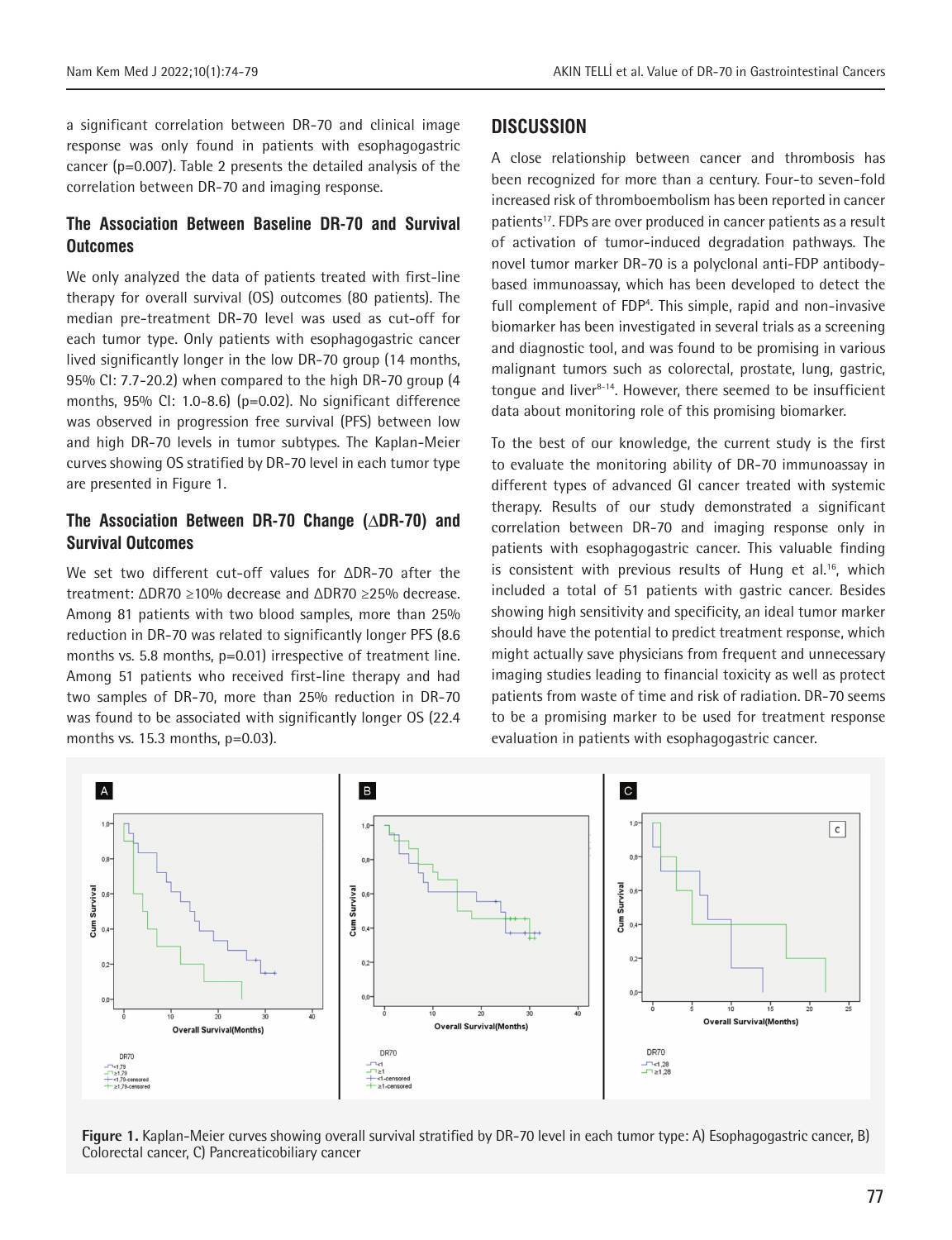| Table 2. The correlation between DR-70 and imaging response after treatment |                       |                           |                |          |  |
|-----------------------------------------------------------------------------|-----------------------|---------------------------|----------------|----------|--|
| All group $(n=44)$                                                          | Imaging responder (n) | Imaging non-responder (n) | <b>Total</b>   | p value* |  |
| DR-70 responder                                                             | 25                    | 3                         | 28             |          |  |
| DR-70 non-responder                                                         | 5                     | 11                        | 16             | < 0.001  |  |
| Total                                                                       | 30                    | 14                        | 44             |          |  |
| Colorectal (n=26)                                                           | Imaging responder (n) | Imaging non-responder (n) | <b>Total</b>   | p value* |  |
| DR-70 responder                                                             | 14                    | 2                         | 16             |          |  |
| DR-70 non-responder                                                         | 5                     | 5                         | 10             | 0.069    |  |
| Total                                                                       | 19                    |                           | 26             |          |  |
| Esophagogastric (n=13)                                                      | Imaging responder (n) | Imaging non-responder (n) | <b>Total</b>   | p value* |  |
| DR-70 responder                                                             | 8                     |                           | 9              |          |  |
| DR-70 non-responder                                                         | 0                     | 4                         | $\overline{4}$ | 0.007    |  |
| Total                                                                       | 8                     | 5                         | 13             |          |  |
| Pancreaticobiliary (n=5)                                                    | Imaging responder (n) | Imaging non-responder (n) | <b>Total</b>   | p value* |  |
| DR-70 responder                                                             | 3                     | 0                         | 3              |          |  |
|                                                                             |                       |                           |                |          |  |
| DR-70 non-responder                                                         | 0                     | 2                         | $\overline{2}$ | 0.10     |  |
| Total                                                                       | 3                     | 2                         | 5              |          |  |

We further investigated the correlation between pre-treatment tumor markers and DR-70. In this context, we examined conventional tumor markers, such as CEA and CA 19-9, which are commonly used in GI cancers. In our findings, there was a positive but weak correlation between DR-70 and CEA levels in patients with colorectal cancer, while a moderate positive correlation was present between DR-70 and CA 19-9 levels in both esophagogastric and pancreaticobiliary cancers. Previous studies suggested to use DR-70 in combination with CEA and CA 19-9 to increase the sensitivity in patients with gastric cancer<sup>11,16</sup>.

The prognostic performance of DR-70 was discussed only in few studies. Lin et al.<sup>14</sup> showed a good correlation between DR-70 level and OS in patients with hepatocellular carcinoma. The concentration of DR-70 in serum was also found to be significantly associated with 3-year survival in patients with tongue carcinoma<sup>13</sup>. On the other hand, no significant difference in either OS or PFS was observed between high or low DR-70 in patients with gastric cancer<sup>16</sup>. We analyzed the data of 80 patients treated with first-line therapy for OS outcomes and our results significantly differed from the findings of Hung et al.16. We only found a significant difference between the low and high DR-70 groups in terms of OS in esophagogastric cancer. There was no difference between the groups regarding PFS.

We also analyzed the association between DR-70 change during treatment and survival outcomes. More than 25% reduction in DR-70 concentration was found to be associated with longer OS and PFS. The utility of ΔDR-70 was thus highlighted for the first time.

Finally, a number of potential limitations need to be considered. First of all, in the present study, approximately 1 out of 3 patients who were actually considered to have a life expectancy more than 3 months died within this period. Therefore, second blood sampling could not be obtained from this group of patients in addition to the patients who were lost to follow-up. This unexpected situation unfortunately led to decreased number of samples, which may negatively affect statistical analyses. Second, we included patients with advanced GI cancer in different treatment lines which caused actually a heterogeneous group; however, we only analyzed patients treated with first-line therapy for OS outcomes to overcome this bias. Third, since there have been no established thresholds for DR-70 in different types of cancers, we used median levels or previously defined cut-off values for detecting cancer cell in the literature.

# **CONCLUSION**

We conducted this pilot study to provide preliminary evidence on the clinical efficacy of the DR-70 immunoassay in different types of advanced GI cancers. DR-70 seems to be a good candidate to be used as a tumor marker in advanced esophagogastric cancer. The immunoassay correlates well with treatment response and OS. However, further large-scale studies are needed to confirm our findings.

# **Ethics**

**Ethics Committee Approval:** The study was approved by the Marmara University Faculty of Medicine Clinical Research Ethics Committee (date of approval: 1 June 2018, protocol code: 09.2018.423).